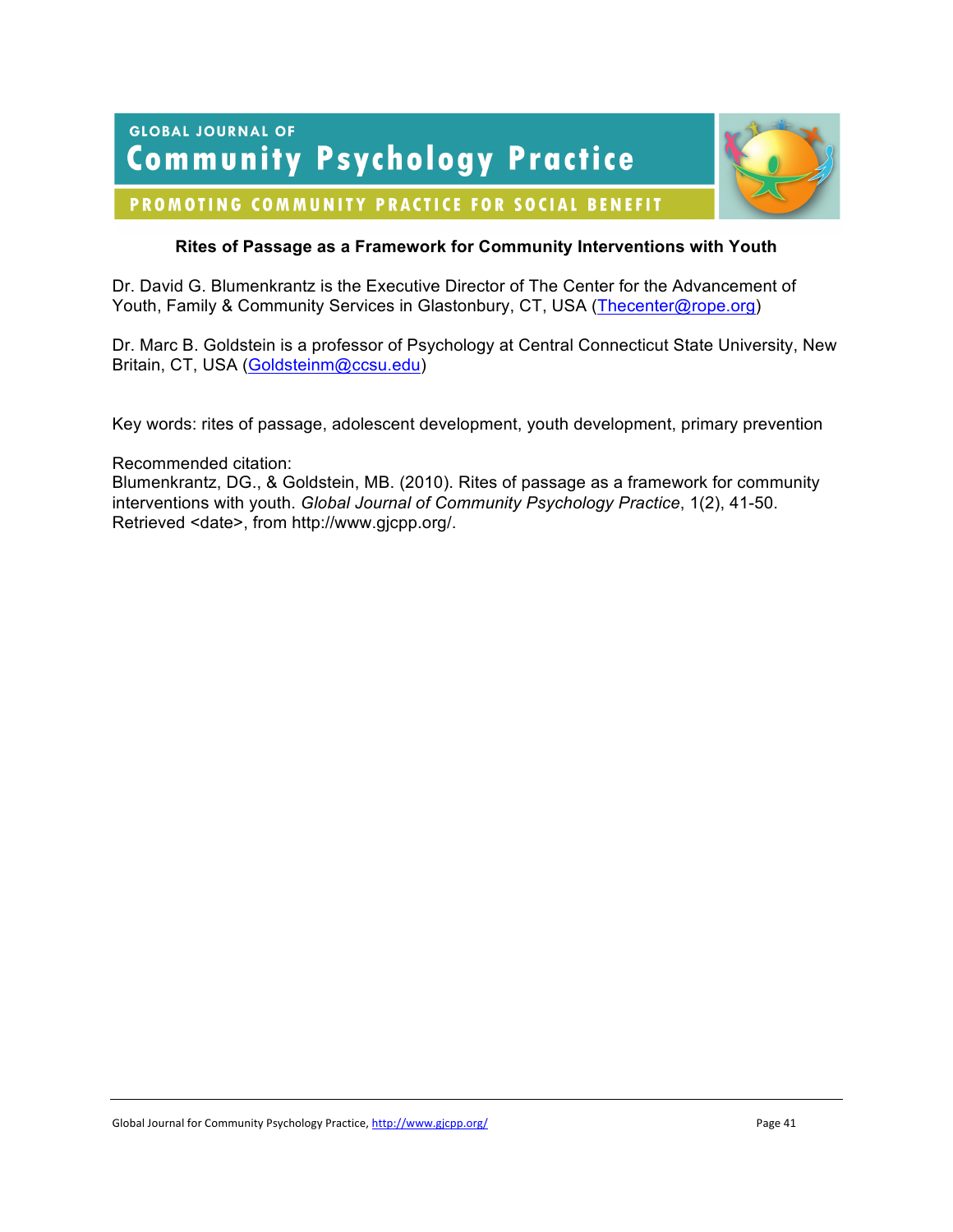#### **Rites of Passage as a Framework for Community Interventions with Youth**

David G. Blumenkrantz,  $^1$  Marc B. Goldstein<sup>2</sup>

The Center for the Advancement of Youth, Family & Community Services, ${}^{1}$  Central Connecticut State University $2$ 

#### **Abstract**

This article discusses the potential value of adopting a rites of passage framework for developing community interventions for youth and suggests principles for its application. We propose a contemporary working definition of the concept, how it could reshape the way we approach community and youth development, and 20 core components of a rites of passage process developed from our work experience spanning over 40 years.

#### **Introduction**

The terms "rite of passage" have become ubiquitous in contemporary society, being applied to as a diverse set of experiences as college student's binge drinking (CASA, 1994), a first kiss or sexual experience (Carpenter, 2005), tattooing (Gillespie, 2009), and a President's first war (Apple, 1989). These, and literally thousands of similar examples may represent a "first" or otherwise special experience for the individual, a *moment with meaning*, but they are not necessarily rites of passage. We believe that a rites of passage youth and community development strategy represent one of the most powerful ecological tools available to community psychologists, but that contemporary use of this term has obscured its true meaning and value. Our goal here is to describe what is meant by a community-based rite of passage and how it might be usefully applied by those who work in the community. While our focus will be on the application of rites of passage with youth, the principles can be applied to other key life transitions.

Our definition of rites of passage as well as our specification of the structural elements that compose them comes from the lead author's experience spanning over 40 years of practice in creating effective rites of passage experiences that are grounded in the community. These experiences led to the creation of The Center for the Advancement of Youth, Family & Community Services, Inc. in 1990, a non-profit institute focused on "promoting positive youth development and [to] assist[ing] children in the transition through adolescence to becoming healthy adults connected to their communities. We

accomplish this by creating effective school and community-based strategies in partnership with parents, teachers, counselors, and community leaders" (ROPE, n.d.). The Center has created ROPE© a multi-year intervention with communities that has been used throughout the US, Canada and Europe with an estimated 100,000 youth over the past 30 years. For more information on The Center,  $ROPE<sup>°</sup>$ , and other related experiences, please visit www.rope.org.

#### **What do we mean by a rite of passage?**

Belgian anthropologist Arnold van Gennep coined the term rite of passage in his seminal study (1909/1960) of patterns of behavior and customs that various cultures engaged in during times of major life transition. What van Gennep described as rites of passage were *community-created* and *communitydirected* experiences that transmit cultural values and knowledge to an individual (or individuals). The rite of passage process not only guides the individual's transition to a new status, but, equally important, it created public events that celebrated the transition and reaffirmed these community values, which inform and guide expectations for behaviors essential for the group's survival. The historical record shows that rites of passage have been present, in various manifestations, in all cultures for thousands of years. We would argue this suggests the strong "evolutionary validity" of these processes, which have remained an important part of community and cultural health promotion during the major transitions of birth, marriage and death.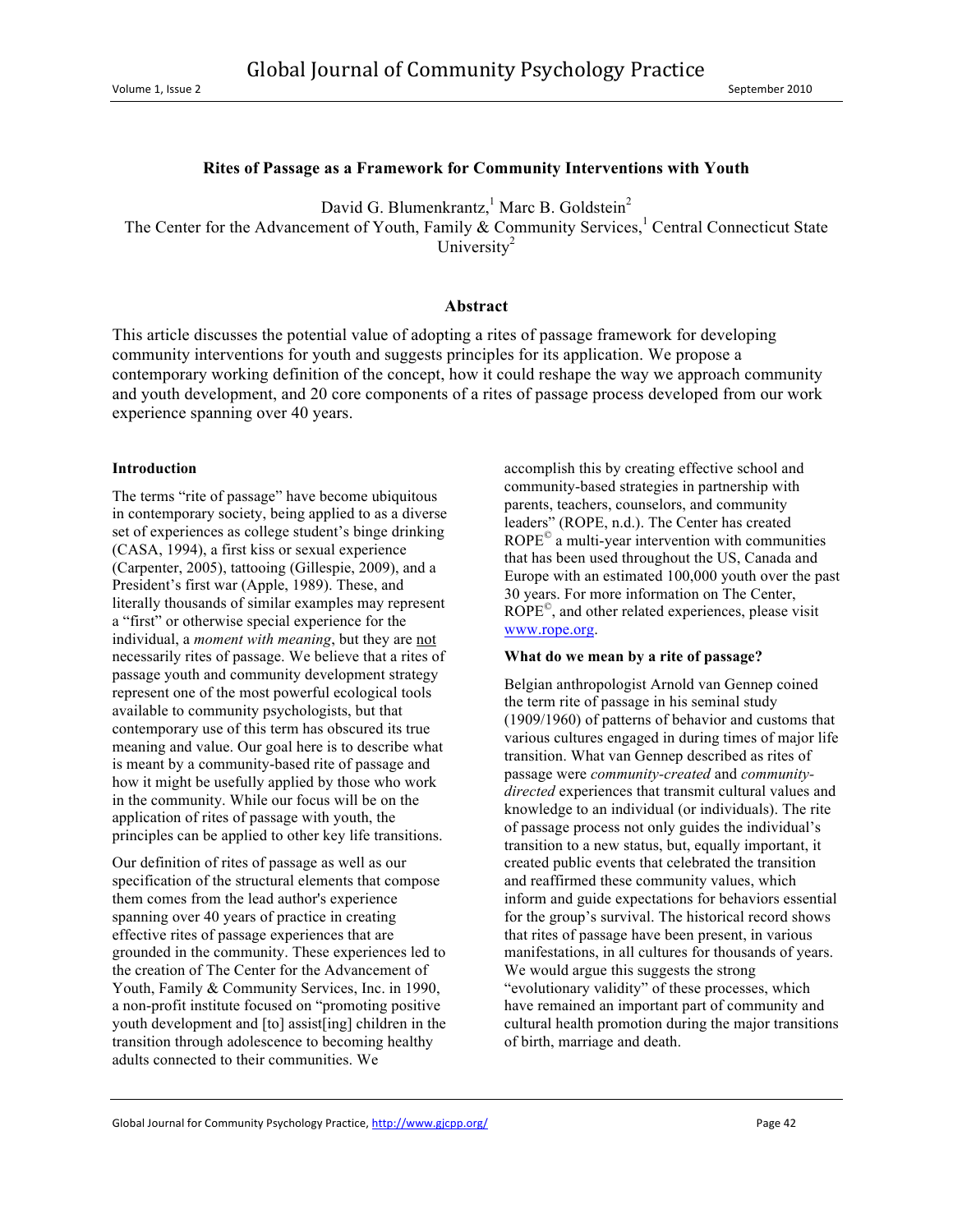### **What happens without meaningful rites of passage?**

It could be argued that cultural rituals and secular strategies in modern American society do not effectively assist in our children's transition to adulthood. The lack of clearly established rites of passage in America is partly due to the ambiguity about when and how one becomes an adult in contemporary society (Arnett, 2000, 2004). The ages at which youth receive certain adult privileges (e.g., right to drive, right to vote, right to drink, etc.) are rather arbitrary and are not related to any actual competencies or maturity on the part of the individuals who gain those privileges. The developmental psychology literature provides considerable evidence (see Blos, 1979; Elkind, 1984; Scott, 1998) that adolescents desperately seek public markers and community approbation to verify their entry into adult status. In the absence of meaningful community-based rituals, youth will define and create their own marker events based on peer or media values, many of which may be destructive both individually and communally. Indeed, this is how binge drinking, drug use, teen pregnancy and other similar behaviors have become elevated to rites of passage reflecting adult status, e.g., CASA (1994).

## **So what is a real rite of passage?**

We propose the following definition: "A modern day rite of passage is achieved when parents and the community create and participate in experiences which are perceived to be transformative by youth and, in fact, offer them increased status within the community and facilitate their healthy transition through adolescence" (Blumenkrantz, 1996, p. 21). Van Gennep (1909/1960) identified three common features in the various phenomena he labeled as rites of passage: *separation, transition (liminality) and incorporation*.

*Separation* referred to a change from the normal routine of daily life. Historically, in the case of youth, it was often a biological marker, i.e., the onset of puberty. Within the family and community this was interpreted as a significant signal that tells a child, "From this point on you must be on a journey to adulthood. You must leave (separate from) this place of childhood behind, separate from childish things and move into adulthood for the health and benefit of yourself, your family and community."

During this time of *transition* there will be a great deal of uncertainty and mystery that causes much anxiety. It is a place of liminality where social status becomes lost or unclear while the initiate undergoes precise training in values and ethics that inform and guide behavior. There are periods of extreme stress or "ordeals" that help to compel the child to experience the full range of human emotions and potential.

From these compelling experiences, embodied in a community sanctioned rite of passage, the child grows and matures and moves into the third phase, *incorporation*. It is at this point that he or she incorporates these lessons into their life; they serve to guide and inform him or her of the community's expectation for living well and affirm them as an emerging adult ready to be integrated into the healthy functioning of community

Almost all the examples of rites of passage from the anthropology literature are highly prescriptive. They were intended to initiate youth in small, highly homogeneous communities, where consensus about community values and appropriate behaviors can be easily established, into a rather limited number of adult roles. It should be noted that certain culturally defined rites of passage for youth still exist in western culture. Such events as Bar and Bat Mitzvahs for observant Jews and La Quinceanera for Latinos are practiced by a small percentage of the population. The significance of such events for development has been noted (see Schoenfeld 1994; Stewart, 2005). But these are the exceptions. Indeed, in today's pluralistic societies where there are multiple possibilities for values and ethics that inform and guide expectations for behavior, one could reasonably ask: can meaningful rites of passage be developed? We believe they can. The challenge for community psychologists is to help the communities articulate their shared values and develop processes and rituals that effectively impart these values to youth.

The next section of this paper lays out some of the key structural elements, derived from over 40 years of practice, which can create effective rites of passage experiences that are grounded in the community.

### **Characteristics of rites of passage**

We have identified twenty elements that contribute to an effective, contemporary community-based rite of passage (see Table 1). A more thorough description of all the elements can be found in a forthcoming publication (Blumenkrantz, in preparation. Also see www.rope.org).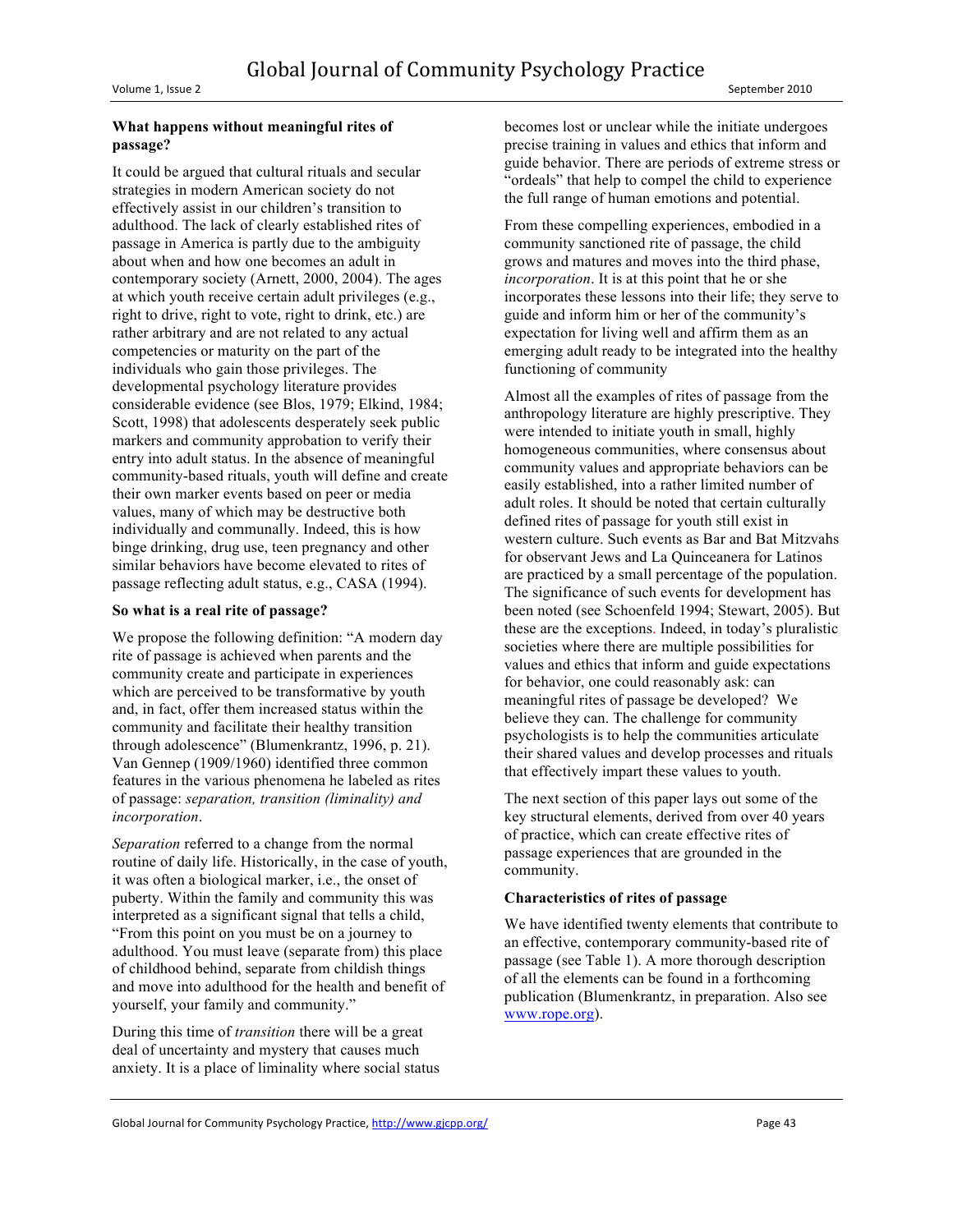# Table 1. Twenty elements of rites of passage.

| Component                                                           | <b>Definition</b>                                                                                                                                                                                             |
|---------------------------------------------------------------------|---------------------------------------------------------------------------------------------------------------------------------------------------------------------------------------------------------------|
| 1. Paradigm shift                                                   | Adolescent development is connected to a community development process rather than being seen<br>solely as an intra-psychic phenomenon. Interventions are ecological rather than individually oriented.       |
| 2. Community values and ethics                                      | The hallmark of a community-based rite of passage strategy is the creation of intentional, inclusive<br>community dialogues to address what are the values and expectations that youth must carry forward to  |
|                                                                     | insure the future success of the community. There must be deliberate structures that allow these                                                                                                              |
|                                                                     | community discussions to occur so that some consensus about essential expectations for behavior and                                                                                                           |
|                                                                     | values emerge. This process must precede the creation of experiences that foster youths'<br>understanding, appreciation and commitment to these expectations.                                                 |
| 3. Program success relies on                                        | Meaningful outcomes ultimately depend upon the quality of the relationships between youth and                                                                                                                 |
| relationships                                                       | adults, and between the adults and the "program." Positive outcomes only occur when people within a                                                                                                           |
|                                                                     | setting are intimately connected to the creation and/or adaptation of a strategy. It is only then that a<br>strategy can be implemented with sufficient commitment and creativity to make it a success.       |
| 4. You can only bring someone as far                                | If relationships are key, then those who are initiators of youth's coming of age need training and                                                                                                            |
| as you have been yourself.                                          | professional development to build their personal awareness and resources. Individuals need to undergo                                                                                                         |
|                                                                     | their own <i>initiatory experience</i> and <i>rite of passage</i> to aid his or her transition to maturity to be an                                                                                           |
|                                                                     | effective initiator of youth.                                                                                                                                                                                 |
| 5. It must happen in the home<br>community.                         | Children grow up, by and large, in communities that are defined by geographic boundaries and real<br>live interpersonal interactions. Connection to an actual geographic place, especially when there is deep |
|                                                                     | contact with nature and a psychological sense of community is critical to a sense of self and security                                                                                                        |
|                                                                     | for children. Effective rites of passage establish a safe place for intentional conversations to occur                                                                                                        |
|                                                                     | between citizens of the community, youth and adults.                                                                                                                                                          |
| 6. Rites of passage create<br>expectations for socially appropriate | Coming of age in a rites of passage experience involves creating and supporting intentional<br>environments that transmit essential values and ethics that guide and inform expectations for socially         |
| behaviors                                                           | appropriate behaviors.                                                                                                                                                                                        |
| 7. Rituals                                                          | Rituals represent a detailed sequence of actions that are regularly followed. Ritual, as part of the Rites                                                                                                    |
|                                                                     | of Passage experience can set a tone and impact climate in ways that help to create a productive<br>context for learning.                                                                                     |
| 8. Adversity or personal challenge                                  | Experiences that challenge the individual emotionally and/or physically and which present                                                                                                                     |
|                                                                     | opportunities to learn new values and/or skills.                                                                                                                                                              |
| 9. Silence                                                          | Children and youth grow up in a cacophony of sound that makes the "call to adventure," the internal                                                                                                           |
|                                                                     | alarm clock awakening them to the coming of age process almost inaudible. Silence helps a young                                                                                                               |
| 10. Stories, myths or legends                                       | person develop an internal dialogue for narrating and making sense of what is going on around them.<br>Stories passed down from previous generations that convey morals or cultural values.                   |
| 11. Connection with nature                                          | Experiences that help individuals realize and appreciate their connection and interdependence on the                                                                                                          |
|                                                                     | natural environment.                                                                                                                                                                                          |
| 12. Time alone for reflection                                       | Time intentionally set aside for a person to reflect on his/her personal values, actions and beliefs.                                                                                                         |
| 13. Connection with ancestral roots                                 | The opportunity to learn, value and appreciate one's connection to those who went before and the<br>values and ethics their heritage embraces.                                                                |
| 14. Play                                                            | The opportunity to help individuals find their "bliss," those activities that they can immerse themselves                                                                                                     |
| 15. Giving away one's previous                                      | in with great passion, and from which they receive unbridled joy.<br>The coming of age process through rites of passage includes the giving up or giving away of some                                         |
| attitudes, behaviors, etc.                                          | aspect, e.g., behavior, attitude, cherished item, that characterized their former status. This process                                                                                                        |
|                                                                     | conveys a reality that change $-$ leaving something dear in the past behind $-$ is an integral part of the                                                                                                    |
|                                                                     | transition.                                                                                                                                                                                                   |
| 16. Non-ordinary states of reality                                  | The use of sanctioned behaviors such as vision quest, meditation, yoga, movement and dance, play in<br>'in the zone' with sports and hobbies to experience non-ordinary states of reality.                    |
| 17. Obligation to service to the larger                             | Through the initiatory process, adolescents are oriented to recognize that service to the community is                                                                                                        |
| community                                                           | an essential part of becoming a fully functioning adult in society.                                                                                                                                           |
| 18. Changes of appearance that                                      | As recognition of their transition to a new status, initiates may adorn themselves with some external                                                                                                         |
| express/reflect new status                                          | symbol that symbolizes this attainment. This might include special cloths, adornments, and badges<br>etc. that are awarded during public rites of passage.                                                    |
| 19. Opportunities to demonstrate                                    | Opportunities for participants to demonstrate publically newly acquired kills and status.                                                                                                                     |
| new competencies & status                                           |                                                                                                                                                                                                               |
| 20. Celebration of status                                           | Community celebrations in which the new status of initiates is recognized and acclaimed.                                                                                                                      |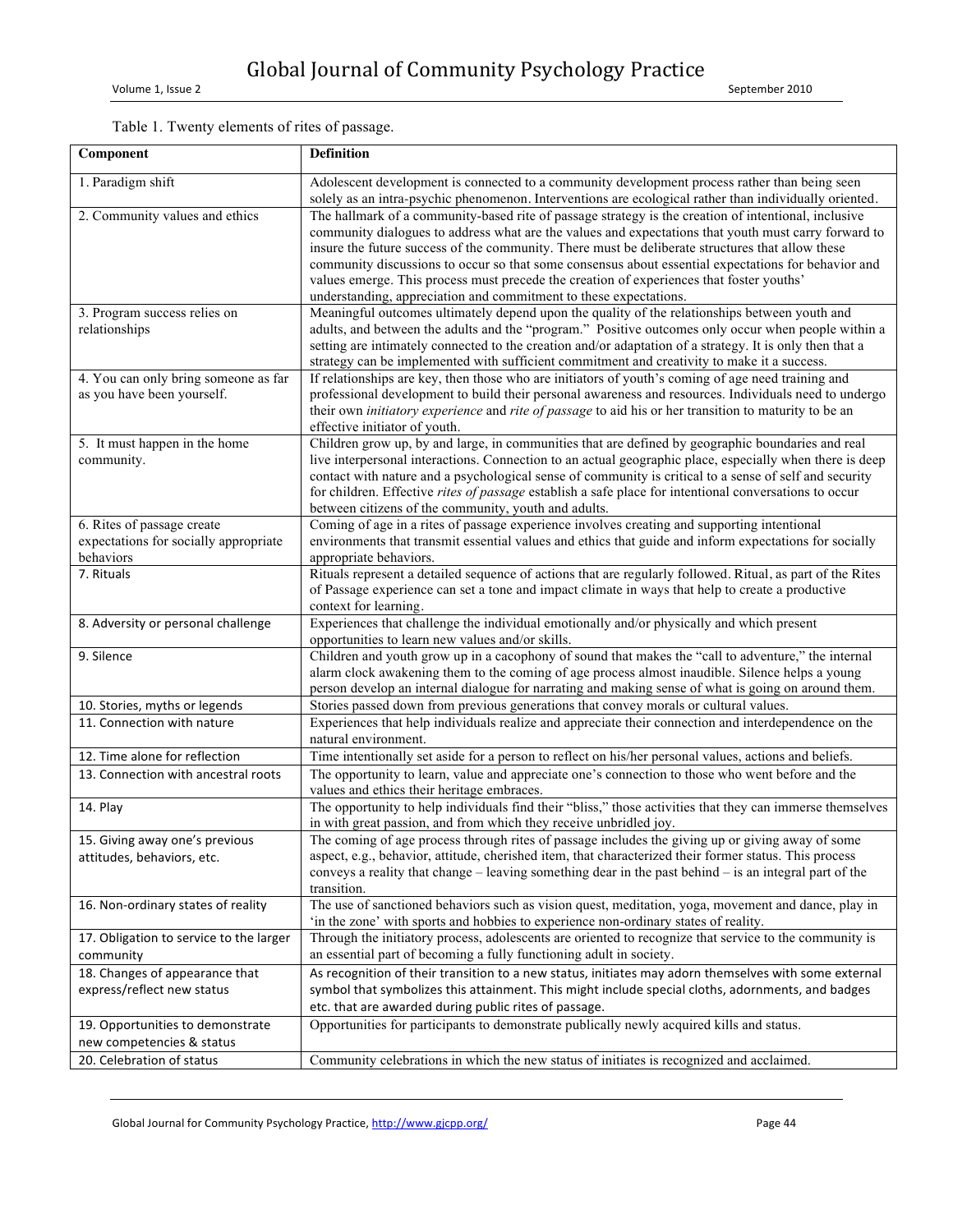The first conceptual element, *paradigm shift* (#1), is most fundamental since the only way that rites of passage can be effective is if the process of adolescent development is understood to be intimately connected to a community development process rather than viewed as an intra-psychic phenomenon within the psychology of an individual. Interventions are ecological rather than individually oriented. Intentional experiences to help adolescents transition to adulthood cannot be seen as the job or responsibility of just one segment of the community such as the educational system or mental health; they must grow from the community and reflect extensive community discussion and reflection on what values are important. Implication for practice: Rites of passage cannot be seen as "just another program." It requires rethinking the connection between youth and community development (see Blumenkrantz, 2009).

The recognition that adolescent development and community development are intimately tied means that the community must meet to agree upon *values and ethics (*#2) they want to convey to their children. The hallmark of a community-based rite of passage strategy is the creation of intentional, inclusive community dialogues to address these important questions. We have used techniques such as World Café (Brown & Isaacs, 2005) and Appreciative Inquiry (Whitney & Trosten-Bloom, 2003) to facilitate such dialogues among a diversity of youth and adult citizens. Our experience suggests that the Golden Rule ("Do unto others, as you would have others do unto you") and its variants across all cultures and religions, is a good place to start. There also seems to be a consensus across communities that children and youth are expected to become good students, achieve academically, and have good physical and mental health. Clarification of values must precede the creation of experiences that foster youths' understanding, appreciation and commitment to these expectations.

The third element–*Program success relies on relationships—relates* to issues of program replication and innovation transfer (Smale, 1993; Martinez-Brawley, 1995). We believe that the success of all youth development designs ultimately hinge dependent upon the relationships between youth and adults, and between the adults and the

"program." Consequently, social science and educational programs cannot be simply transferred, intact, from one community to another. Successful innovation transfer only occurs when people within a setting are intimately connected to the creation and/or adaptation of a strategy. Implications for practice: First, significant preparatory time must be spent in building relationships and capacity among the participants; and second, contemporary rites of passage will appear different depending upon the culture and context of the community. Therefore, they typically lie outside the "evidence-based" program paradigm which calls for a prescriptive set of activities rather than a prescriptive set of guiding principles that inform community and youth development practice. This does not mean that the effectiveness of a particular rites of passage experience developed by a community cannot be examined, but rather, that those set of experiences may only have validity in that community, and cannot be simply transferred to another context with the expectation of similar outcomes.

If relationships are key, then those who are to be the Initiators of youth's coming of age (Elders) need training and professional development to build their personal awareness and resources, i.e., *you can only bring someone as far as you have been yourself* (#4). Elders must come to peace with their own lives in regard to aspirations achieved and those unattained in order to move on to a place of generativity (Erikson, 1968). Individuals need to undergo their own *initiatory experience* and *rite of passage* to aid his or her transition to maturity and able to become an Elder and initiator of youth. Implication for practice: staff training is critical!

The admonition that "It takes a whole village to raise a child" implies the physical existence of a village (*home community)* (*#5*). While modern means of communication have created the "global village" and online communities, the reality is that children grow up, by and large, in communities that are defined by geographic boundaries and real live interpersonal interactions. Connection to an actual geographic place, especially when there is deep contact with nature, (Louv, 2005) and a psychological sense of community (Sarason, 1974) has been widely acknowledged as critical to a sense of self and security for children, (Eller 1991; Stevenson, 1998). The creation of community-based, culturally and developmentally appropriate rites of passage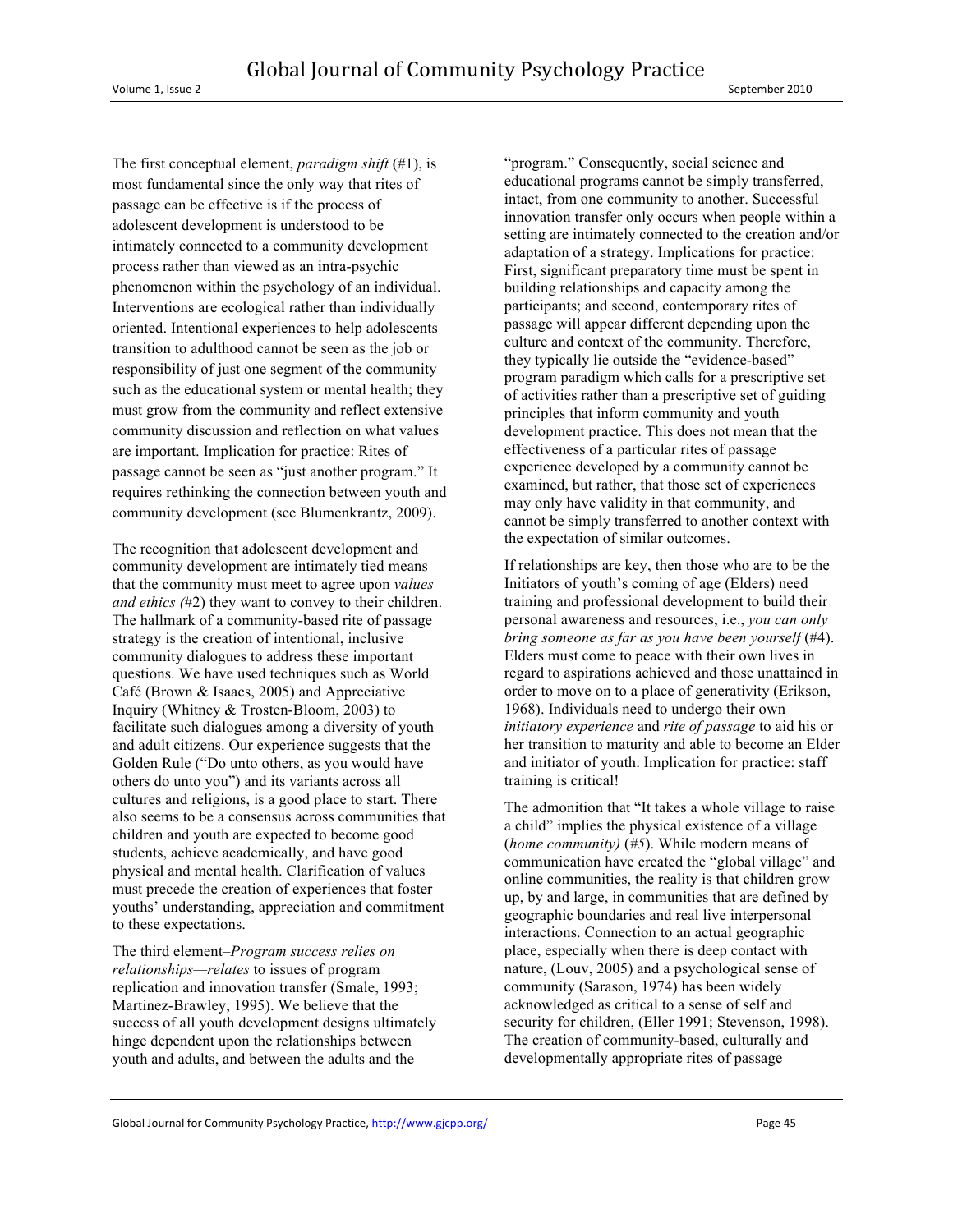establishes a special (sacred) safe place for intentional conversations to occur between citizens of the community, youth and adults, on questions that come from the heart and have meaning. Implication for practice: the creation of settings in which rites of passage occur must pay attention to the smallest details that will impact both conscious and unconscious processes.

Coming of age in a rites of passage orientation to youth and community development involves creating and supporting intentional environments that transmit essential values and ethics that guide and *inform expectations for socially appropriate behaviors* (#6).

For example, the Initiation of Scholars,<sup>©®</sup> portion of a contemporary Rite Of Passage Experience<sup>®</sup>, ROPE<sup>®1</sup> teaches students the essential skills, behaviors and

attitudes necessary to achieve academically. It includes a "Ceremony of Commitment," where students publicly state their intention to learn well in school and to succeed academically in front of peers, parents and teachers. This public *rite* strengthens their commitment to prosocial values, i.e., academic achievement and unites the community's support of an emerging adult to succeed in school.

The seventh element–*rituals—*often has emotionally charged connotations; for many, it is usually associated with ceremony and sacred and religious acts. But the term also refers to a detailed sequence of actions that are regularly followed. Indeed, many aspects of school life and secular society are highly ritualized (McLaren, 1997), e.g., the regularity of change of class bells or tones, the systematic organization of classroom seating, and the routinization of the school day represents a ritual that almost all students experience, a ritual that may have unintended consequences on mediating their attention.

Rituals can play a part in social and emotional learning (McClaren, 1997) and can set a tone and impact climate in ways that help to create a productive context for learning (Sarason, 2004). In rites of passage*,* the "program" or design elements carefully consider the small details of setting and how the participants begin each activity, separate and change from the previous activity, and how they end

!!!<br>! The Rite of Passage Experience© ® - Initiation of Scholars©® and ROPE® are copyrighted (1991, 1988, 1998, 2008) and federally registered trademarks of David Blumenkrantz licensed to The Center for the Advancement of Youth, Family and Community Services, Inc.

their time together in more intentional ways that can affect behavior with more potency. Sarason (1972) describes at length the importance and necessary ingredients in the creation of settings as a central consideration in a community psychology.

The creation of challenging emotional experiences *adversity* (8)—deepens life's lessons and sears them into our lives forever. Our new paradigm challenges us to provide "teachable moments" capable of searing into the emerging adult's mind essential information related to values and ethics that inform and guide expectations for behavior.

The essence of resiliency is the body and spirit's capability of resuming its shape or position after being subjected to stress and capable of rapid recovery from an emotional shock (Werner & Smith, 1982; Benard, 2004). One powerful way to gain a solid identity is to engage in structured ordeals and challenges that test one's self and from which one can emerge with a greater sense of meaning and purpose. For example, we often give students basic training in orienteering skills and then they must find their way out of the woods without adult assistance.

Children and youth grow up in a cacophony of sound (music, computer games) and mediated togetherness (cell phones, Facebook, etc.) that makes the "call to adventure," the internal alarm clock awakening them to the coming of age process, almost inaudible. Creating opportunities for *silence* and to spend *time alone—*the ninth and tenth elements—help a young person develop an internal dialogue for narrating and making sense of what is going on around them. It affords them a place to contemplate and consider the great complexities of the world and how they fit within it.

Such quiet, alone time could involve periods of mediation or being engaged in some learning, reading, practicing some skill, or other activity where an individual can focus their attention and become absorbed in their own thoughts. In this state of relaxation they can grow to be comfortable with themselves, which contributes to their self-awareness, identity formation and ease at being with others.

In each era, there have been *stories*, *myths or legends* (#11) that help to lead civilizations and cultures through the mysteries of the universe and to guide daily living practices. Today's stories are largely superficial and portray realities that equate life satisfaction with consumption. This drives contemporary culture, especially adolescents, to look for spiritual salvation at the shopping mall.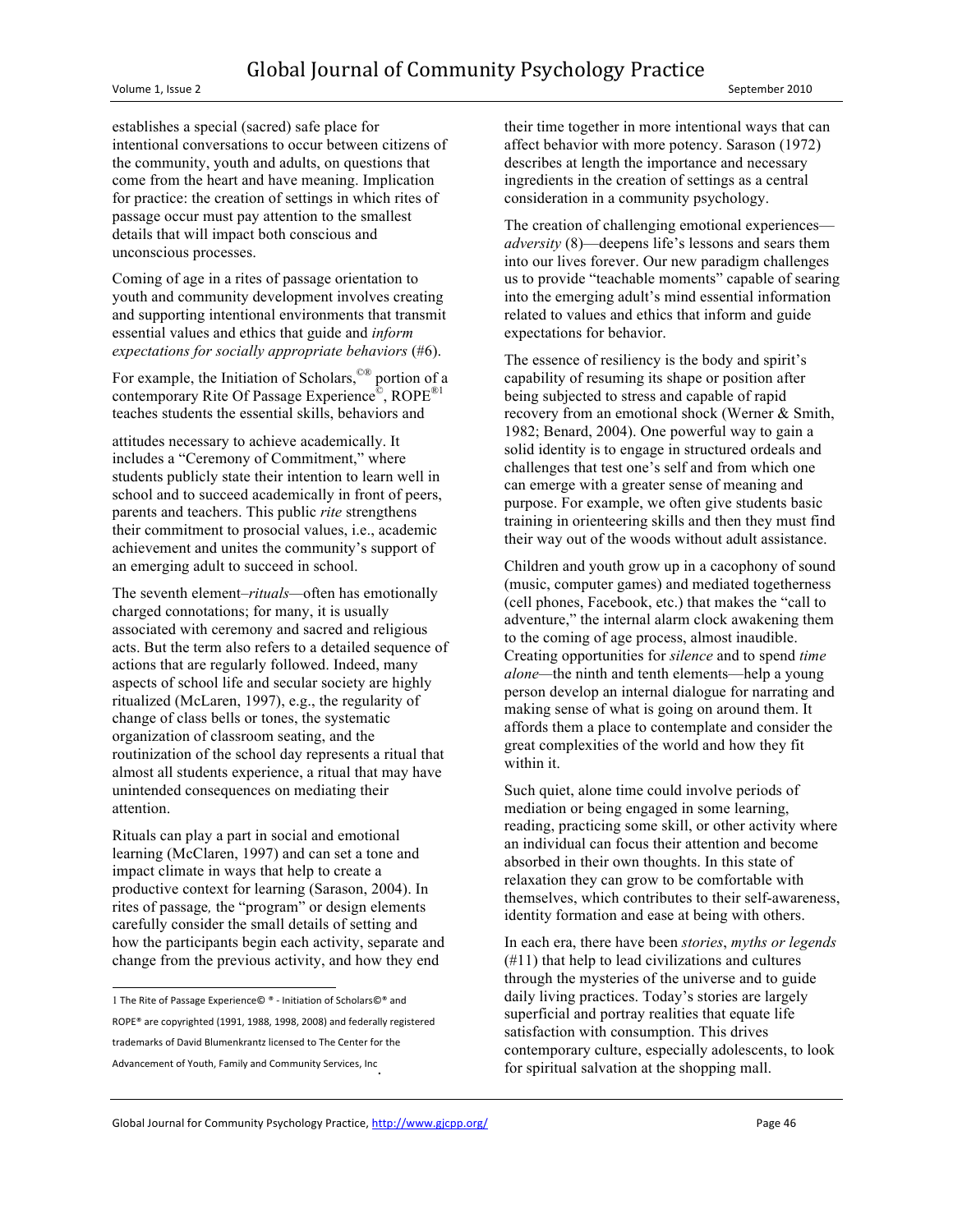Volume 1, Issue 2 September 2010

As Wynee, (1987, p. 482) notes, "If we want to change our lives, we must first change our stories." At the community level, the story of rites of passage as a framework to inform and guide a new paradigm for youth and community development is rich and steeped in history. It can serve to tie many of the existing theories of youth development together in ways that really speak to both the conscious and unconscious needs of adolescents. When the community creates and enacts a rite of passage story for their children, they are really creating a way to remember what the important ingredients are for a healthy psychological sense of community essential for positive youth development

Knowing who we are at a deep and meaningful level cannot happen unless we come to know ourselves within the context of *nature and the environment*  (#12). Recent research, e.g., LaChance (2006); Louv (2005), suggests that separation from nature has negative consequences for child and human development. Integrated into a meaningful rites of passage experience are opportunities that intentionally reconnect children to the natural environment. Implication for practice: intentional activities in the natural world are critical for youth to feel a sense of place.

If you don't know where you are and have no connection with where you have come from how could you know where to go in the future? These questions challenge our youth development work to help *connect them to their ancestral roots* (#13). What is the culture and religion of "their people" and what does this mean regarding values and ethics? Every community has religious and civic organizations that hold the history of their children's ancestors. Cultural identity development is one of the essential building blocks and protective factors of youth development (Hill, 2002), especially for youth of color.

Contemporary application of this element calls for engaging diverse religious and cultural constituencies and institutions within a community. Secular rites of passage do not usurp religious or cultural rites; they affirm their importance and help to forge links with our common humanity.

Contemporary rites of passage engage youth in ways that unveil the potency and importance of *play,* the fourteenth element*.* It establishes systematic ways for children to explore and experiment with activities that give them joy and invite transcendence. If you help a child find their "bliss" – something they can

immerse themselves in with great passion, from which they receive unbridled joy, you have given them the best "protective factor" (Hawkins, Catalano & Miller, 1992) against mental and physical health problems – for the rest of their life (Blumenkrantz, 2000).

Letting go of something important, whether it is in the symbolic act of *giving away* (#15) "childish behaviors and attitudes" or some material possession, conveys a reality that change – leaving something dear in the past behind – is an integral part of the shift in consciousness that accompanies a healthy coming of age process. Moving to a rites of passage paradigm also involves a "give away" for some members of the community. Embracing such an initiatory process may mean giving up the simplistic bromides of educational policy and youth development that routinely come into fashion, e.g., "No Child Left Behind" (testing is the answer), "Just Say No," "Zero Tolerance."

*Awakening to Spirit and Non-ordinary reality* (#16) is a challenging construct to grapple with in a society and culture that has strict codes of conduct about chemically induced changes in the perception of reality. There are age limits for the use of reality altering beverages (alcohol), and drugs whose primary purpose is to alter consciousness (e.g., marijuana, LSD, Ecstasy) are illegal. Yet, such substances are highly sought after by teenagers who are innately compelled to experiment with nonordinary states of reality on their pathway to adulthood (Weil & Rosen, 1983). No matter how misguided and health compromising their efforts to seek non-ordinary states of reality, teenagers engage in risk taking behavior more than any other age group, (Lewis & Lewis, 1984). This desire points to their need for heightened experience, which for them helps to create meaning in their life.

We can either choose to support youth's innate desire to unveil the mysteries of life through non-ordinary states of reality in health promoting ways, such as, vision quest (Foster 1980), meditation, yoga and relaxation (Rimer, 2007) movement and dance (Michael, 2003), playing in the zone with sports and hobbies (Cooper, 1998; Jackson & Delehanty, 1995) play as promoting transcendence and secular spirituality (Blumenkrantz 2000; Donaldson, 1993) or continue to suffer the consequences.

The way we provide opportunities for youth to engage in meaningful roles and bond to their family, schools and community is critical to a contemporary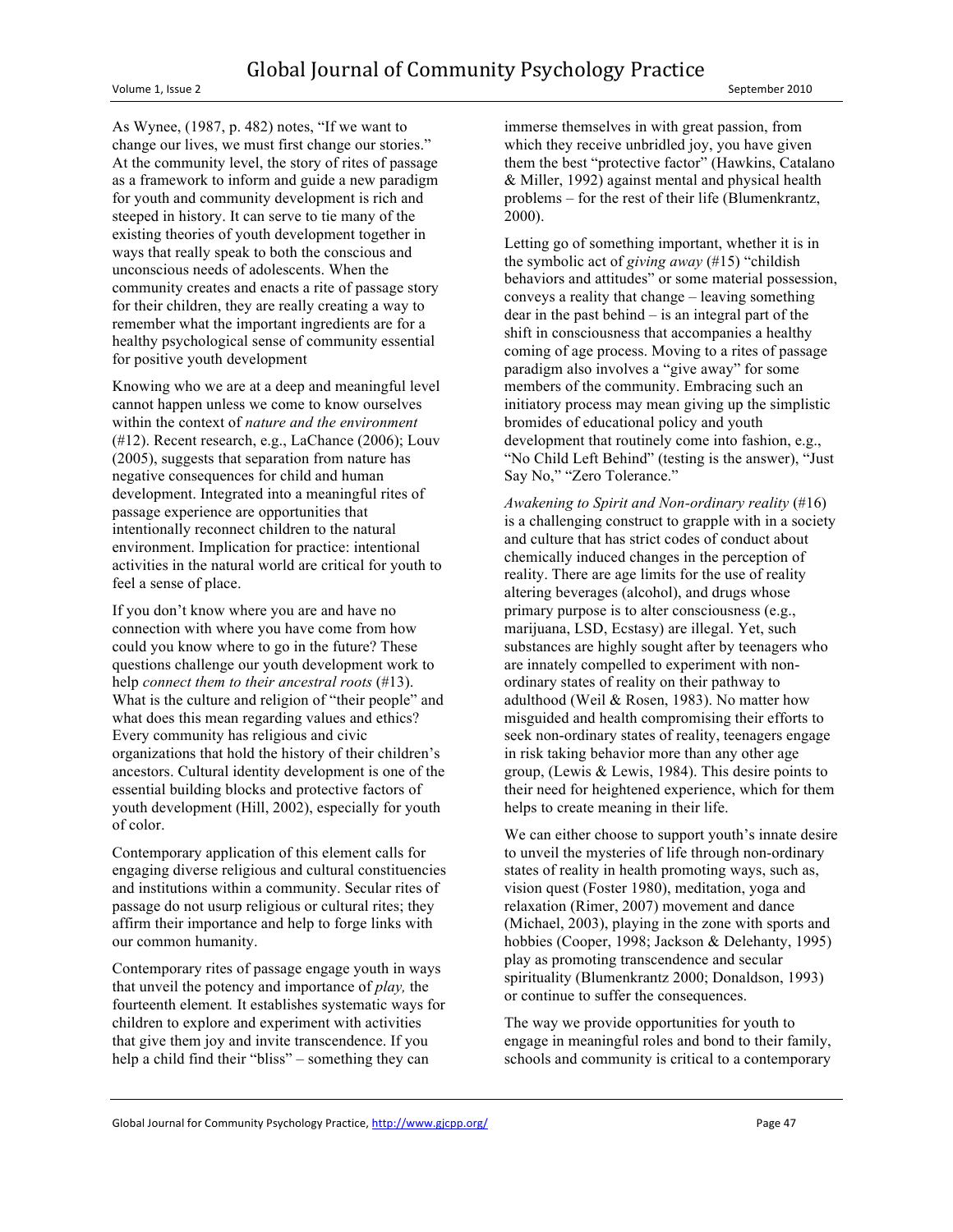Volume 1, Issue 2 September 2010

rite of passage. When children are given the skills and opportunities for meaningful involvement with their peers, family, school and community, and reinforced for their pro-social involvement, they are more likely to grow up well (Hawkins & Weiss, 1985). An *obligation to service to the larger community* (#17) is one way to help young people find meaning and purpose, while contributing to their sense of identity, as a valued and important member of their expanding world.

One way we integrate service into our work is by training high school students to become guides for the community rite of passage process. High School students can conduct lessons and serve as mentors for children entering the initiatory process in the 6th grade. Through the initiatory process, adolescents are oriented to recognize that service is an essential part of becoming a fully functioning adult in society. Such experiences come to be seen not as *work* -but as a committed act of conscience and belief in service as an expectation for living.

Growing up is a natural process accompanied by changes in the body. This physical change is often accompanied by intentional *alterations of appearance* (#18) to signal this change, e.g., tattoos, piercings and dressing in dramatic ways (Murdock, 1983). In traditional cultures and even western culture changes in body and dress through tattoos, piercing and altering clothing is the enactment of this element in a coming of age process. In a contemporary community-based rite of passage, the change of appearance may not be as dramatic as traditional cultures. External symbols might be as subtle as wearing special cloths or adornments that are awarded during public rites of passage. A high school mentor in a community-based rite of passage may wear a special identification badge or special uniform like if they are crossing guards or engaged in any other special function.

As a distinct stage of life, adolescence is a relatively recent "invention" in Western culture (Kett, 1977). In a sense it is a form of suspended animation since the physical process of coming of age - puberty - lasts about 12 to 18 months, but we essentially ask functional adults, i.e., capable at ages 11-13 of procreation, to "wait" to grow up for another 10 to 15 years. During this 'waiting period" society must provide a clear gradient of *opportunities for youth to demonstrate their new competencies and status* (#19) on their way to adulthood. In contemporary rites of passage, youth engage in a process where they can see opportunities for ascending to increased status

through meaningful roles. Chief among these opportunities is to become responsible for the initiation – rite of passage – of younger students. This can begin by conveying the importance of becoming a good student, achieving academically and engaging with healthy ways to play and recreate. High school students can mentor middle school students, helping them increase their commitment to academic achievement and convey the expectation that they will engage in finding healthy positive leisure time activities. Middle school students can then, in turn, support elementary school students to acquire the essential values, ethics and attitudes to inform and guide their development and attachment and bonding to school and the community.

Following different phases of contemporary rites of passage youth must be publicly recognized and affirmed via *celebratory events* (#20) for the advances they make towards coming of age. The events are marked by the initiates telling their story about lessons learned, and how they would use these lessons within their family, school and community to grow up well and become a contributing adult. Certificates of accomplishment, T-shirts, pins and other displays of recognition are provided that align themselves with the cultural context of the community, and provide for an external "change of appearance."

### **Summary**

The twenty elements or principles *italicized* and described above (albeit much too briefly) identify key characteristics useful for mobilizing a community to consider more promising designs for youth and community development. They provide the conceptual framework for communities to construct rites of passage, yet provide enough latitude to allow communities to creatively imagine what their rite of passage would look like.

The goal of this article has been to advocate the value of rites of passage as a conceptual framework for positive youth and community development. Indeed, we believe that such a framework represents a valuable paradigm shift and supports the adage that "it takes a whole child to raise a village."

### **References**

Apple, R. W. (1989, December 21). Fighting in Panama: The Implications: War: Bush's Presidential Rite of Passage, *The New York Times*, A.1.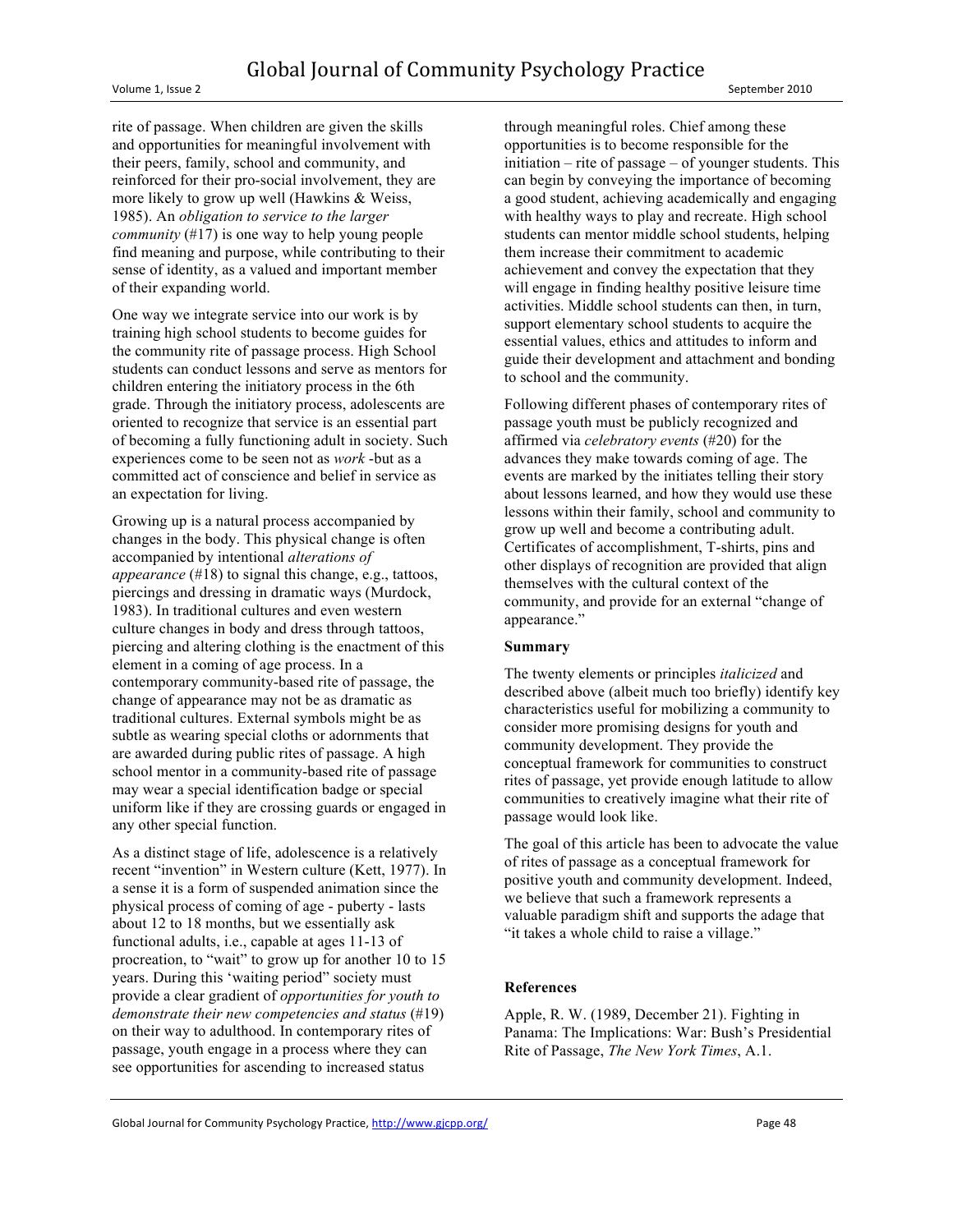Arnett, J. J. (2000). Emerging adulthood: A theory of development from the late teens through the twenties. *American Psychologist, 55(5)*, 469-480.

Arnett, J. J. (2004). *Emerging adulthood: The winding road from the late teens through the twenties*. New York: Oxford University Press.

Benard, B. (2004). *Resiliency: What we have learned*. San Francisco: WestEd.

Blos, P. (1979). *The adolescent passage: Developmental issues*. NY: International Universities Press.

Blumenkrantz, D. G. (1994). The rite way: Guiding youth to adulthood and the problem of communitas. *Dissertation Abstract International, 57*(11), 4645A. (UMI No. AAT 9713085).

Blumenkrantz, D. G. (2000). Let's play: Initiating youth into the healthy world of play. In: T. Gullotta (Ed), *Developing competent youth and strong communities through after school programming*. Washington, DC: Child Welfare League of America Press.

Blumenkrantz, D. G. (2009). Rites of passage in a world that is not flat. *The Systems Thinker,* 20(8), 8- 10.

Brown, J. with Isaacs, D and the World Café Community (2005). *The World Café: Shaping our futures through conversations that matter*. San Francisco: Berrett-Koehler.

Carpenter, L. M. (2005). *Virginity Lost: An Intimate Portrait of First Sexual Experiences*. New York: New York University Press.

(CASA) Commission on Substance Abuse at Colleges and Universities, (1994).*Rethinking rites of passage: Substance abuse on America's campuses*. New York: National Center on Addiction and Substance Abuse at ColumbiaUniversity.

Cooper, A. (1998). *Playing in the zone: Exploring the spiritual dimensions of sports*. Boston, MA: Shambhala.

Donaldson, O. F. (1993). *Playing by heart: The vision and practice of belonging*. Deerfield Beach, FL: Health Communications.

Elkind, D. (1984). *All grown up and no place to go*. NY: Addison-Wesley.

Eller, C. A. (1991). Building a sense of community. In Todd, C.M. (Ed.), School-age connections.

Urbana-Champaign, IL: University of Illinois Cooperative Extension Service.

Erikson, E. H. (1968). *Identity youth, and crisis*. New York: W. W. Norton & Company.

Foster, S. (1988). *The book of the vision quest: Personal transformation in the wilderness*. New York: Prentice Hall Press.

Gillespie, J. (2009, February 17). Tattoos: A rite of Passage. *The Queensland Times*. Retrieved from http://www.qt.com.au/story/2009/02/17/tattoo-marksrite-of-passage

Hawkins, J. D., Catalano, R. F., & Miller, J. Y. (1992). Risk and protective factors for alcohol and other drug problems in adolescence and early adulthood: Implications for substance abuse prevention. *Psychological Bulletin, 112*, 64-105.

Hawkins, J. D., & Weis, J. G. (1985). The social development model: An integrated approach to delinquency prevention. *Journal of Primary Prevention, 6,* 73-97.

Hill, P. (2002). Africentric rites of passage: Nurturing the next generation. In J. Lipford and C. Bradley (Eds.). *Counseling African American families* (pp. 61-71). Alexandria, VA: American Counseling Association.

Jackson, P., & Delehanty, H. (1995). *Sacred hoops: Spiritual lessons of a hardwood warrior.* New York, N.Y.: Hyperion Publisher.

Kett, J. F. (1977). *Rites of passage: Adolescence in America, 1790 to the present*. New York: Basic Books.

LaChance, A. (2006). *The architecture of the soul: A unitive model of the human person*. Berkeley, CA: North Atlantic Books.

Lewis, C. E., &, Lewis, M. A. (1984). Peer pressure and risk-taking behaviors in children. *American Journal of Public Health, 74,* 580-584.

Louv, R. (2005). *Last Child in the Woods: Saving our children from nature deficit disorder*. Chapel Hill, NC: Algonquin Books.

Martinez-Brawley, E. E. (1995). Knowledge diffusion and transfer of technology: Conceptual premises and concrete steps for human services innovators. *Social Work, 40,* 670-682.

McLaren, P. (1997). *Schooling as a ritual performance: Toward a political economy of*

Global Journal for Community Psychology Practice, http://www.gjcpp.org/ Page 49